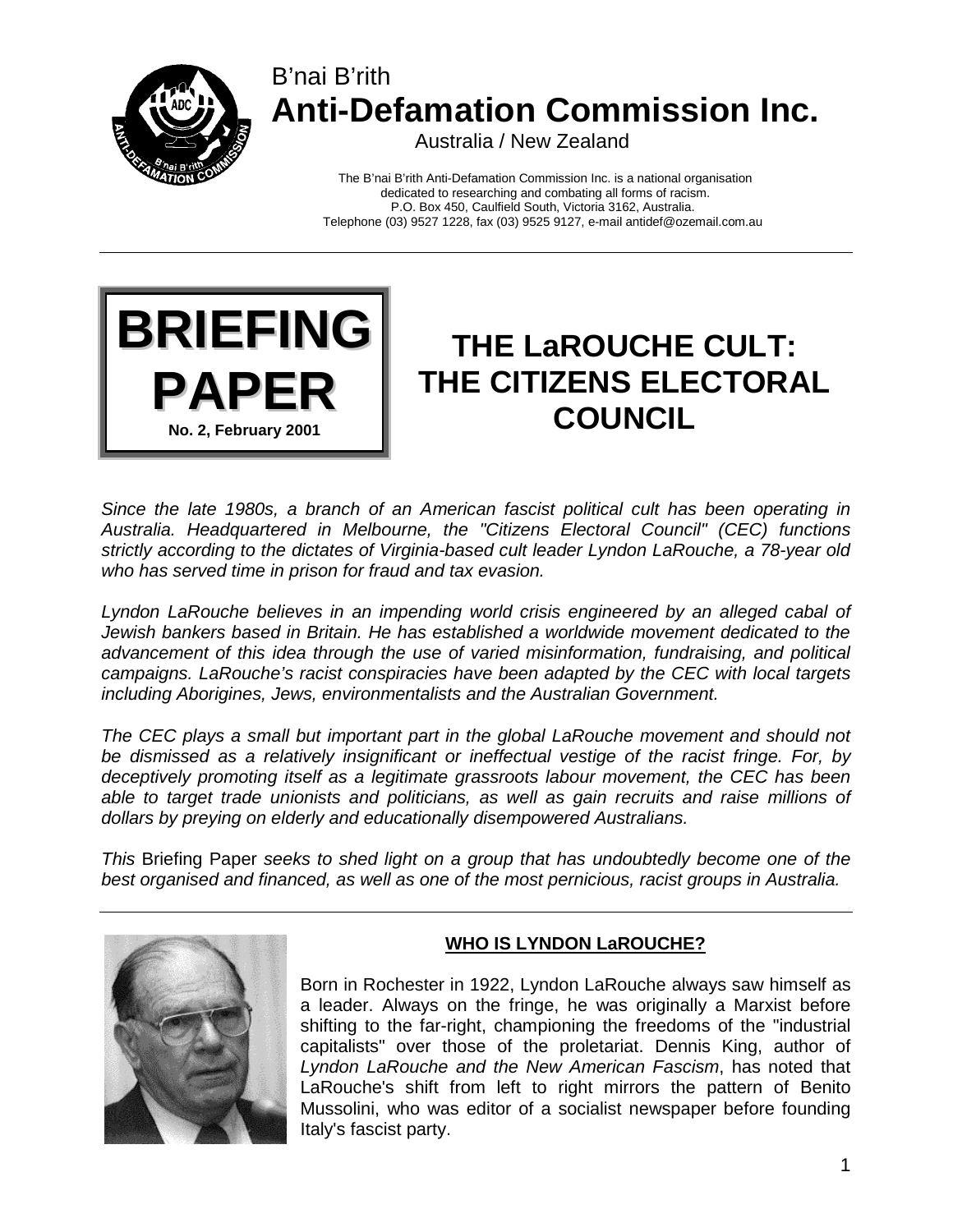## **LaRouche in his own words**

**Chinese** are a "paranoid" people, sharing, with "lower forms of animal life", a "fundamental distinction from actually human personalities".

**Italians** are intellectually impotent and obsessed with churches, whorehouses and "images of the Virgin Mary".

**Irish-Americans** represent **Catholic** "ethnic piggishness" and are responsible for a "hideous mind-and-body-eroding orgy of fertility".

**Tribal peoples**, such as those in the Amazon, have a "likeness to a lower beast".

**Native Americans**: "Was it... correct for the American branch of European humanist culture to absorb the territories occupied by a miserable, relatively bestial culture of indigenous Americans? Absolutely."

**The Bahai faith**: "'Faith' is scarcely the proper term for the wicked cult".

**The Jesuits**: "The Society of Jesus has been predominately evil throughout its history".

**Homosexuals**: "Those who lynch homosexuals will be remembered as the only force which acted to save the human species from extinction". LaRouche believes that child molesters, Satanists and communists control the gay rights movement and that wealthy Jews encourage homosexuality as a way of undermining western civilisation.

In the 1970s, LaRouche skilfully developed a worldwide movement to advance his racist agenda, which included, as part of his campaign for legitimacy, repeated attempts to receive the Democratic Party's nomination as US President. While engaged in intimidating and exposing the alleged crimes of prominent Jews, the focus of the movement remains the raising of millions of dollars by misrepresentation and deception, to fund not only LaRouche's presidential campaigns and the movement as a whole, but also his and his wife Helga's grandiose lifestyle.

This fundraising led to the conviction of LaRouche and six of his associates in December 1988 for conspiracy and mail fraud in the movement's solicitation of \$34 million in loans since 1983. Predictably, LaRouche claimed that he was the victim of a plot by British intelligence. He was sentenced to 15 years in prison, but continued to direct his movement from behind bars before being paroled in January 1994. However, his time in prison only served to strengthen his racist and anti-democratic views and his movement is as active as ever.

#### **LaRouche's racist ideology**

LaRouche posits his own brand of antisemitic conspiracy, where the world is on the verge of a financial crisis engineered by the "Oligarchy", an alleged cabal of Jewish bankers and usurers, who try to subdue the world through the use of speculative capital. As London is the supposed home of the Oligarchy, LaRouche hates all things British. The City of London (where the Jewish financiers are allegedly based), Great Britain and the monarchy are euphemisms for the Oligarchy, with the Queen herself as supposedly the head of the Oligar[c](#page-6-0)hy's international drug cartel.<sup>1</sup> The LaRouchian conspiracy is promoted in Australia by the CEC, as discussed below.

The "Grand Design for Humanity" is LaRouche's vision for saving civilisation, which sees the creation of a dictatorship with LaRouche at the helm, dedicated to the eradication of all facets of the Oligarchy. LaRouche contends that popular support for this dictatorship would only be forthcoming if he could prove that a major crisis is looming, which could be solved with the rise of a new charismatic and competent leader (i.e. LaRouche himself). The impending crisis idea, as utilised by LaRouche propagandists, usually takes the form of debtor countries reneging on their loans to the International Monetary Fund (a supposed Oligarchy front), thereby triggering a global depression. As Asian markets collapsed in the late 1990s, LaRouche operatives, including those in Australia, cited this as a vindication of their leader's prophecies.

As the supposed progenitors of the Oligarchy, the Jews are LaRouche's primary target. Amongst a range of antisemitic canards, LaRouche has claimed that *The Protocols of the Learned Elders of Zion* (the notorious Czarist forgery depicting a plot by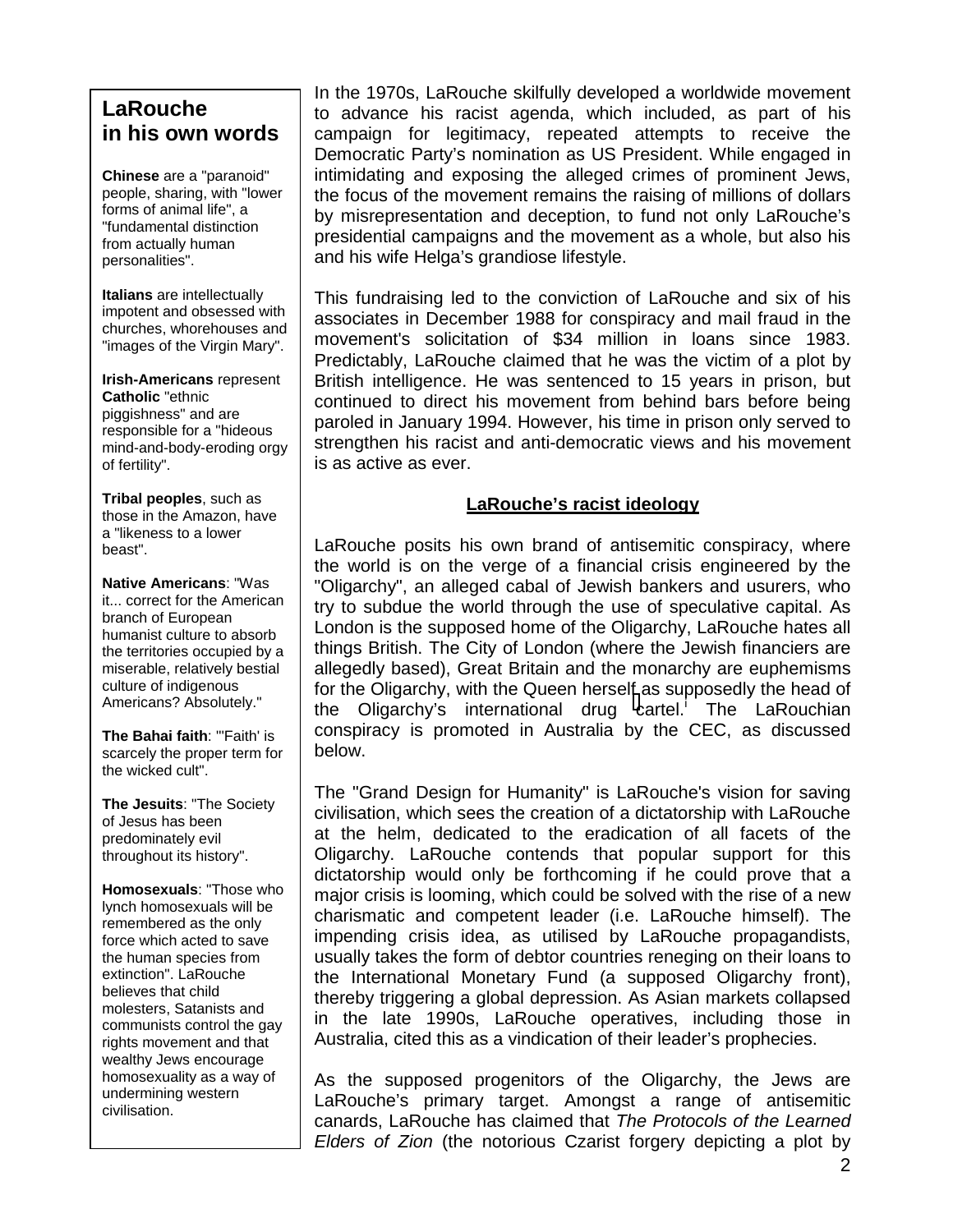Jewry to take over the world) contains a "hard kernel of truth". Engaging also in Holocaustdenial, LaRouche contends that the Nazis "only" killed about a million and a half Jews and "Adolf Hitler was put into power largely on the initiative of the Rothschilds, Warburgs and Oppenh[eim](#page-6-0)ers, among other Jewish and non-Jewish financial interests centred in the City of London".<sup>iii</sup>

However, as part of a broader package of racist hate, LaRouche vilifies not only Jews but also other groups (see box above).<sup>"</sup>

### **THE CITIZENS ELECTORAL COUNCIL**

In the 1980s, the Citizens Electoral Council, a putative grassroots organisation, was established in Queensland amid a background of rural economic hardship. However, by 1989 the CEC leadership had come under the influence of the US LaRouche cult, which had long targeted Australia as part of its efforts at creating an international movement. In 1992, the CEC moved from Queensland to the Melbourne suburb of Cobur[g](#page-6-0) to be closer to a large Jewish population, enabling its direct activism against the Olig[arc](#page-6-0)hy. $\sqrt[y]{\ }$  In 1993 and 1994, the national office had a full-time staff of between 15 and 20 workers.  $\frac{v}{x}$ 

The CEC is led by National Secretary Craig Isherwood, a 40-year old farmer from Queensland who is currently directing the movement's activities in Western Australia. One of the primary CEC activists in the Melbourne headquarters is National Executive member Robert Barwick, the Australian correspondent for LaRouche's American publications. The work of the CEC is closely supervised by US LaRouche official Allen Douglas who, in the mid-1980s, was politically active in New Zealand where his exploits led to the collapse of the New Zealand LaRouche movement and a threatened lawsuit has apparently prevented his return there. Douglas has been in effective control of the CEC since 1993, supervising a program of what former CEC staffer Donald Veitch terms "agitation and propaganda (agit-prop), and outreach provocations". Vii

## **LaRouche's Australian targets**

In accordance with LaRouche ideology, the CEC targets all those in Australia who are deemed to be the Oligarchy or its agents:

1. **Aborigines:** The CEC's denial and denigration of Aboriginal history, culture, reconciliation, and land rights is outlined in its December 1997 publication, "Aboriginal 'land rights': Prince Philip's racist plot to splinter Australia".

The group describes Aboriginal culture as "brutal" and comparable to the "ritual torture and cannibalism of the Aztecs". Like most racist bodies, the CEC believes that the Aborigines were not Australia's original people, thereby undermining their political and socio-economic claims. In addition, Aboriginal land rights, were allegedly "cooked up by Prince Philip and his World Wide Fund for Nature... on behalf of the international financial oligarchy which he heads, in order to stop economic



development, to splinter nation-states, and to grab control of precious raw materials".<sup>viii</sup> Hence, "Anyone who still babbles about 'land rights' or '50,000 years of Dreamtime', is... a witting stooge of the Queen's minerals cartel, led by Rio Tinto", and the Mabo case was a "fraud", the result of "decades of scheming by anthropologists and communists in the service of British intelligence, who wanted to split apart our nation".<sup>[ix](#page-6-0)</sup>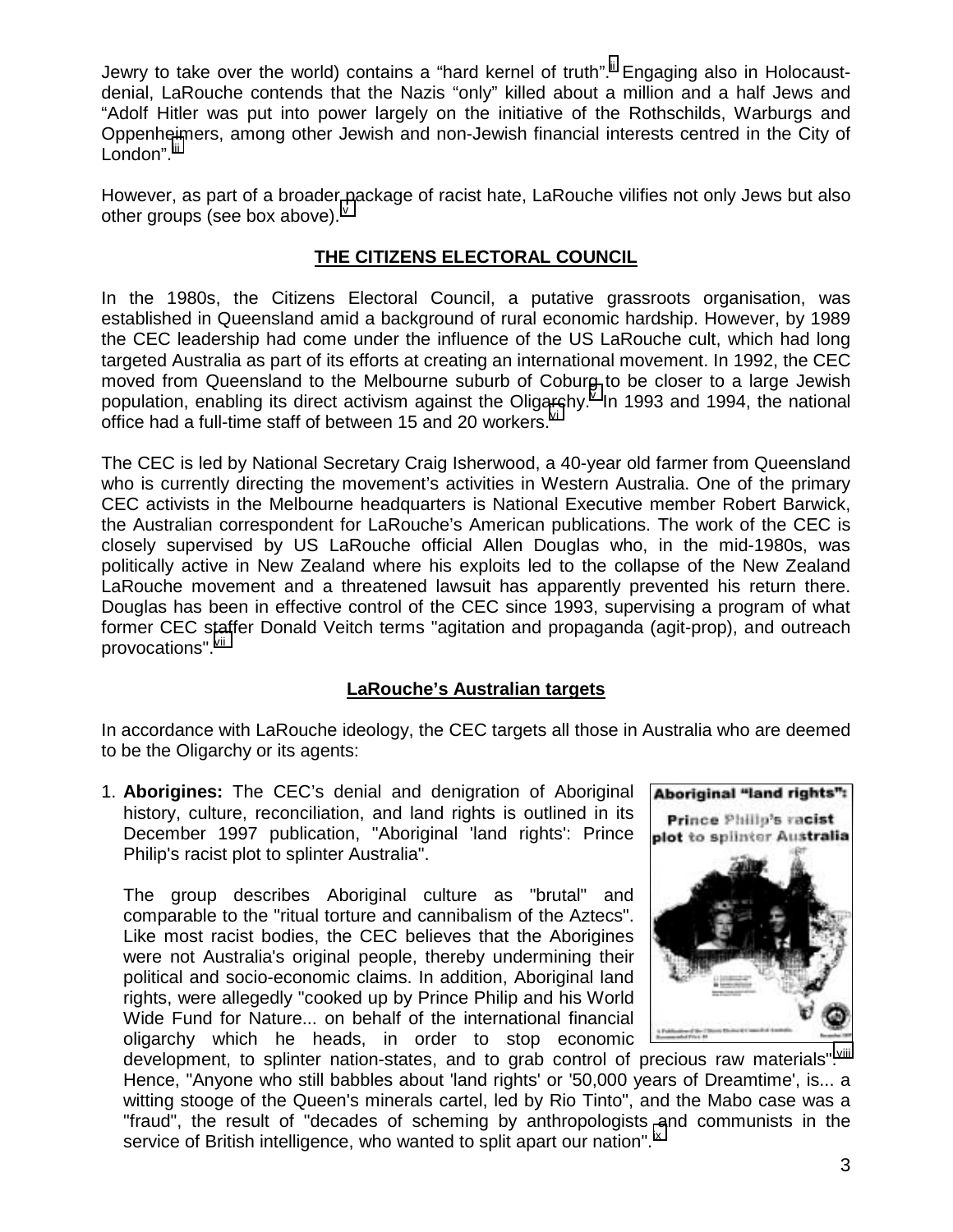2. **The Australian Government and other "Mont Pelerin front groups":** The Mont Pelerin Society is supposedly a covert subvertive group founded in 1947 in a chalet on the slopes of Mt Pelerin in Switzerland by some of the leading families of the European Oligarchy. Desiring free trade and the elimination of the nation state, the Society purportedly moved from Switzerland to London from where it has become "the chief economic warfare unit of the British Crown".

The CEC claims that the Federal Government and the Kennett Government in Victoria are really Mont Pelerin's Australian "front groups", as are several thinktanks and NGOs, including the Institute for Public Affairs, the Tasman Institute and Centre for Independent Studies. Prominent Australians purportedly associated with the Mont Pelerin Society include Peter Costello, Dame Leonie Kramer, Paddy McGuiness, John Hyde, Hugh Morgan, and Kevan Gosper (see chart on page 8). $^{\circ}$  Thus, rather than acting in the interests of Australia, the policies of Government and NGOs are allegedly in accordance with the dictates of the Mont Pelerin Society and the British Crown.

- 3. **Environmentalists:** The CEC believes that the Oligarchy, particularly Prince Philip and his World Wide Fund for Nature, is manipulating the environmental lobby in Australia and abroad, as a way of obtaining raw materials for the Oligarchy's mining interests, especially the mining company Rio Tinto, which is allegedly controlled by the Queen. It is supposedly for this reason that Prince Philip established the Australian Conservation Foundation in 1963, which allegedly remains under the control of the Queen's Rio Tinto, which also finances other environmental bodies such as Earthwatch, the Australian Heritage Commission, and Greening Australia, as a way of controlling mineral resources (see chart on page 8). $x_i$
- 4. **Australian Jewry:** In the tradition of LaRouche, the CEC seeks to demonise specific wellknown Jews, hoping that all Jews will thereby be portrayed in a negative light. A favourite CEC target is the prominent Jewish Leibler family in Melbourne, who supposedly issued the orders for the Waco siege.<sup>[xii](#page-6-0)</sup>

In order to find "proof" of the Oligarchy's activities, the CEC has systematically monitored and spied on Australian Jewish leaders. Operatives are known to have used sophisticated surveillance equipment and to have attended Jewish community meetings disguised as students. The CEC files reports with LaRouche headquarters in the US and the information gathered is used by the group to defame their targets, particularly in their publications, such as *The New Citizen*. Non-Jewish organisations have also been targeted in this way, including attempts by the CEC to spy on left-wing organisations and human rights bodies.

## **CEC activities Australia-wide**

#### **1. Building a mass movement**

The CEC has actively set about winning the support of the public. Through a recruitment drive known as "Force 100", the CEC has set up stalls nationwide to sell LaRouche literature and CEC memberships. Like the US LaRouche movement, the CEC attempts to recruit members of the public by purporting to address seemingly legitimate economic and political concerns, but does so in a racist conspiratorial light. Former CEC staffer Don Veitch has stated: "People are attracted to the CEC-LaRouche organisation through an initial 'soft' approach: the ideas of the Golden Renaissance, music, geometry, dirigist economics, 'saving Australia' and the like".<sup>[xiii](#page-6-0)</sup>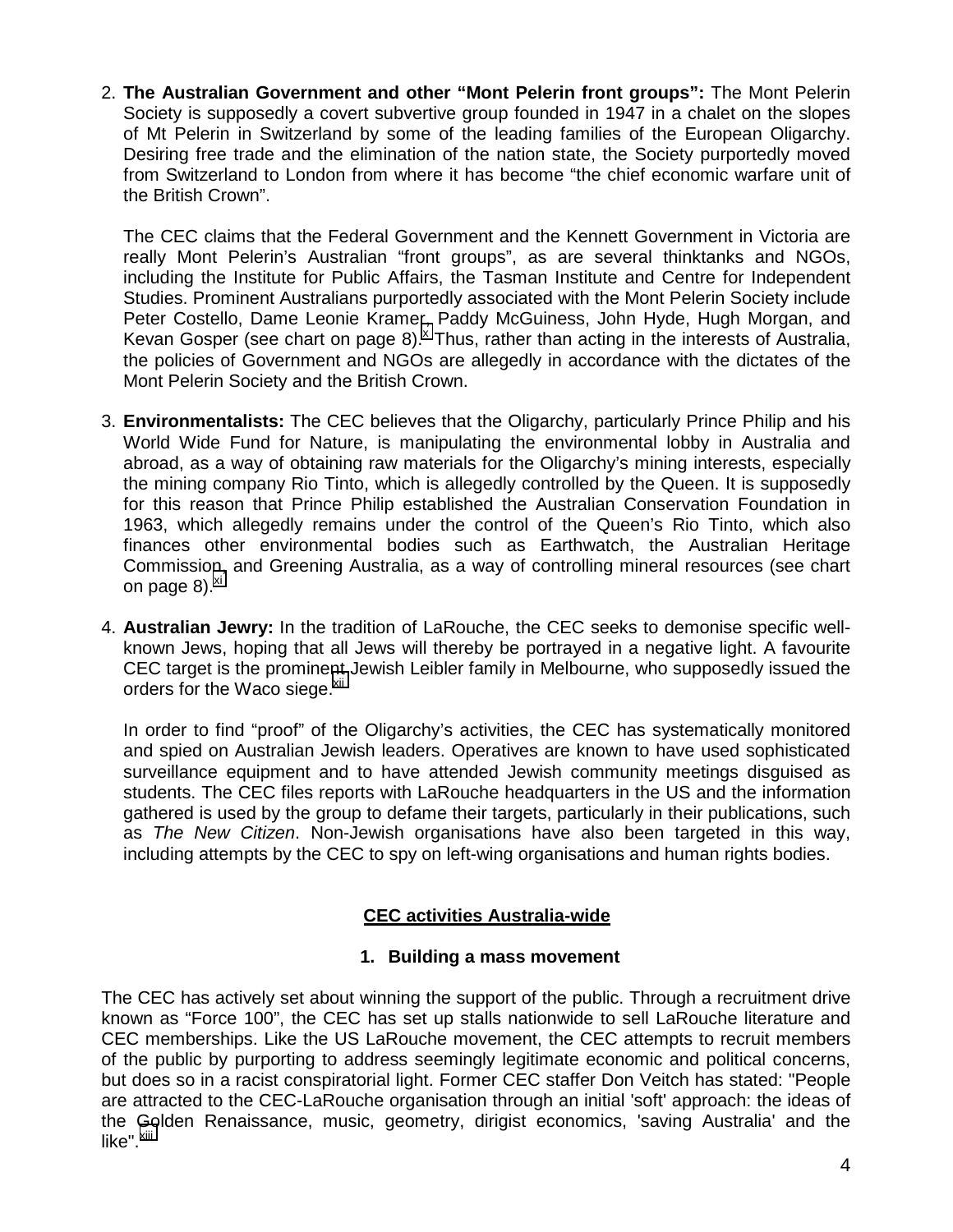## **Entering the cult**

"They inquired into my relationship with my mother. That was pretty much standard procedure. It was an interrogation. The whole aim was to create a new person, making your past totally irrelevant and giving you a new personality. No matter what you said it was your mother's fault. It was pretty hideous stuff. Many people broke down and cried."

*- Alex Rotaru, a former CEC intelligence officer, on the cult's indocrination procedure.* 

"They would tell you there was something wrong with your mind if you are not pulling huge dollars in."

*- Julie Warner, who blamed CEC brainwashing for bringing her close to suicide.*

"They are a horrible bunch of people. When I first flew to Melbourne, I could only talk to her sitting on the fence outside (the CEC office)."

*- Queensland farmer Joe Vella who was prevented from seeing his wife after she joined the CEC.* 

From Martin Daly's report, "Families fight back", *The Age*, 30 January 1996.

Each new recruit is forced to undergo "deprogramming sessions" to attain mindless conformity to the cause. Former CEC staffer Donald Veitch has categorically stated: "The mind control operations commenced by LaRouche in the USA in the mid-1970s are still being practised today within his movement in Australia".<sup>XIV</sup>

The LaRouchian cult-style ego-stripping mind-control techniques involve recruits being probed for sexual peccadilloes, especially their sexual relationship with their mother. $x^N$  The "Witch Mother" or her surrogate is blamed for a recruit's neuroses and is hunted down for exorcism: by a recruit denouncing the "Witch Mother", recruiting his wife to the cause, or leaving his wife and family, he will be declared "unblocked", "potent" and a "beautiful" person.<sup>xvi</sup> [The](#page-6-0)re have been several documented cases of recruits severing ties with their families as a result of the ego-stripping sessions.<sup> $xvi$ </sup> National Secretary Craig Isherwood also apparently uses the techniques to unmask "threats" from within the CEC and then devises strategies to counter them, thereby promoting himself as the organisation's "dragon slayer". XViii

## **2. Raising funds for LaRouche**

Despite LaRouche's imprisonment for fraud and tax evasion, his movement continues to raise millions of dollars worldwide by misrepresentation and deception. CEC staffers are exploited by the cult, often working in a "boiler room" atmosphere to solicit funds over the phone. The financially and educationally disempowered and weak are targeted in the belief that the potential combination of fragility, loneliness and a final search for meaning make them susceptible to exploitation. Donors are assured that it is of no consequence if one's credit card is overdrawn, because the entire financial system is about to collapse anyway and the debts won't need to be repaid.

During the 1990s, the CEC netted about \$3 million in Australia, more than the National Party and the Democrats. In its annual return to the Australian Electoral Commission in February 1999, the CEC says that it secured donations of more than \$1 million.<sup>XIX</sup>

Allen Douglas has control over the disposal of all funds raised in Australia, which are spent on:

- i. Trips to the Leesburg headquarters for re-education and training for Australian cadres and potential recruits. (LaRouche headquarters in Leesburg apparently considers Australia as an offal from the British Empire and its inhabitants "head cases". Therefore, CEC cadres are frequently flown to the US for extensive psychoanalysis and training.) $^{xx}$  $^{xx}$  $^{xx}$
- ii. International conference calls to maintain immediate and direct American control over the Australian operations.
- iii. LaRouche's public relations efforts.<sup>xxi</sup>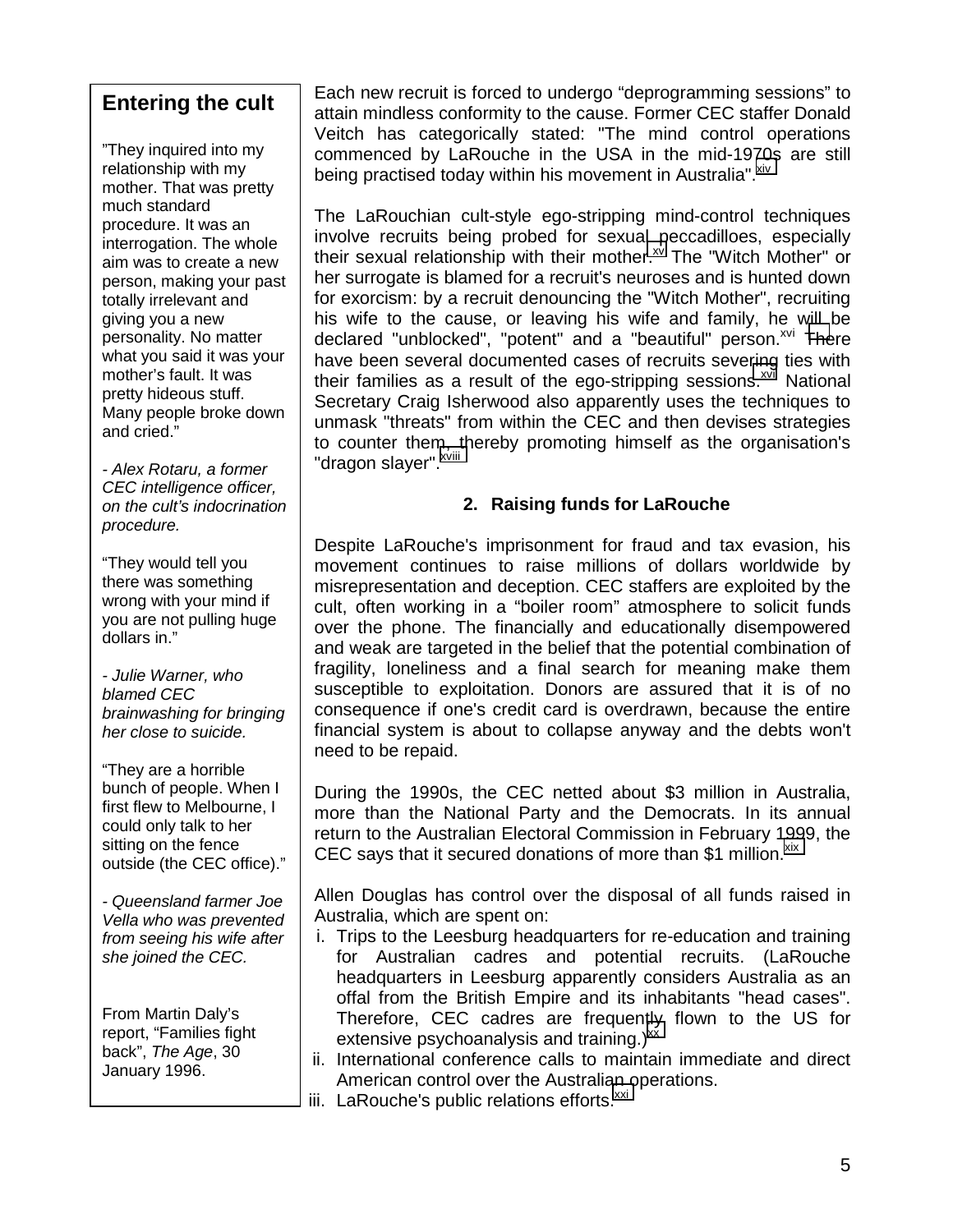### **3. Targeting politicians**

The CEC has inundated politicians with its lobbying documents, especially, "Sovereign Australia II: the legislative program to save our nation". Former Federal Liberal MP Ken Aldred came under the sway of CEC propaganda, promoting several CEC conspiracies in parliament, such as his claim in 1995 that Michael Costello, the then head of the Department of Foreign Affairs and Trade, had colluded with Jewish leaders to courier drug money to Australia (see below). In early 1999, forged correspondence was circulated by Aldred alleging that three Australian prime ministers were involved in a conspiracy to betray Australia to Indonesia.<sup>XXII</sup>

| Top bureaucrat and lawyer deny<br>involvement in drug money |  |  |  |  |
|-------------------------------------------------------------|--|--|--|--|
|                                                             |  |  |  |  |

CEC activists are also known to have posed as government officials to obtain interviews for their paper, *The New Citizen,* and CEC "journalists" have been sent to pose provocative questions to politicians at press conferences and other meetings.

#### **4. Overtures to trade unions**

The CEC's overtures towards trade unions are based on the notion that the industrial capitalists (i.e. labour leaders) need to become the junior partners in LaRouche's vision for saving civilisation from the Oligarchy, the "Grand Design for Humanity". The CEC seeks to make converts among unionists by pretending to be interested in trade union concerns, which are of course explained within a LaRouchian framework, and the CEC has proudly proclaimed that all the unionists' troubles stem from the Oligarchy's Mont Pelerin Society and the mining company Rio Tinto, who are "leading the charge to crush the unions in this country". XXIII



Periods of industrial strife are particularly ripe times for the CEC to target unionists. For example, during the waterfront dispute in 1998, the CEC set up stalls and distributed its literature on the Melbourne docks. Entitled, "Australian Dossier War on the Docks", the material claimed that the dispute was part of an international conspiracy.

In early 2000, the CEC joined forces with the Municipal Employees Union of Western Australia, a maverick union of blue-collar workers, to form the "Curtin Labor Alliance" political party. It is likely that most members of the Municipal Employees Union are unaware of the CEC's racist conspiratorial underpinnings, for the Party platform addresses seemingly legitimate economic and labour issues,

including a call for a "New Bretton Woods" (a LaRouchian concept). At the launch of the Alliance in Perth in April 2000, the guest speakers were Jeffrey and Michele Steinberg from the US, who are senior aides to Lyndon LaRouche. Jeffrey is also the director of counterintelligence for LaRouche's American operation. National Secretary Craig Isherwood and Labour Co-ordinator Andrew Fox both maintain a presence in Perth and are co-ordinating the CEC's targeting of trade unions in the state.

In 1993, Peter Holding, an official of the Australasian Meat Industry Employees' Union in Melbourne, addressed a meeting of the Trades Hall Council in Melbourne, and warned of the fascist ideology of the LaRouche movement and its backing of the CEC, which he described as "a dangerous and very well resourced movement". He called for "uncompromising solidarity with the civil rights of those whom these right-wing groups seek to scapegoat, the Jewish community, the environmental movement, women and the homosexual community". Indeed, trade unions